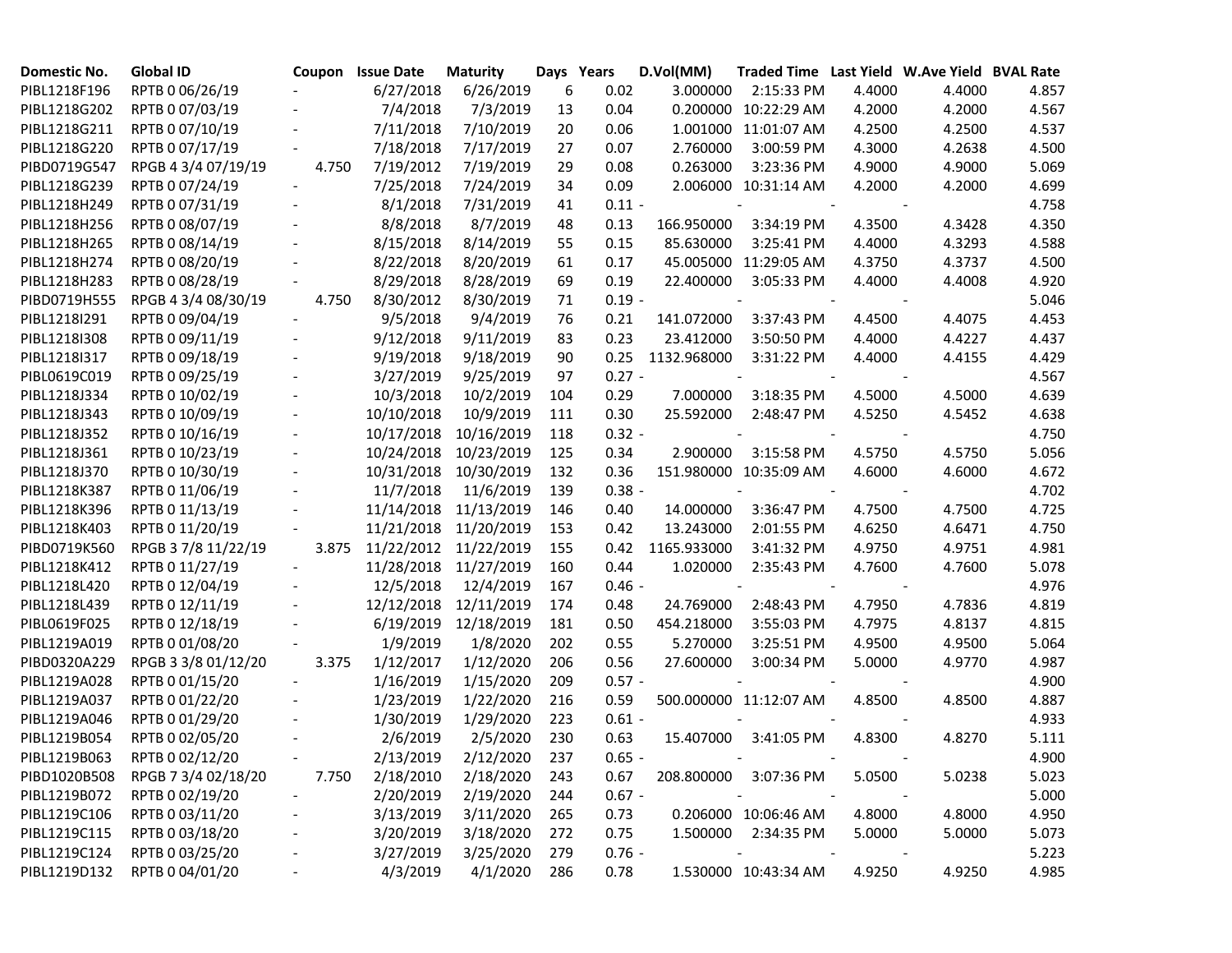| PIBL1219D141 | RPTB 0 04/08/20      |                          | 4/10/2019  | 4/8/2020        | 293 | 3.100000<br>0.80            | 3:39:32 PM             | 5.0000 | 5.0000 | 5.167 |
|--------------|----------------------|--------------------------|------------|-----------------|-----|-----------------------------|------------------------|--------|--------|-------|
| PIID0320D087 | RPGB 4 1/4 04/11/20  | 4.250                    | 4/11/2017  | 4/11/2020       | 296 | 0.81<br>820.220000          | 3:55:17 PM             | 4.9700 | 4.9687 | 4.970 |
| PIBL1219D178 | RPTB 0 04/29/20      | $\overline{\phantom{a}}$ | 4/30/2019  | 4/29/2020       | 314 | $0.86 -$                    | $\blacksquare$         |        |        | 5.214 |
| PIBL1219E186 | RPTB 0 05/06/20      |                          | 5/8/2019   | 5/6/2020        | 321 | $0.88 -$                    |                        |        |        | 4.952 |
| PIBL1219E195 | RPTB 0 05/13/20      |                          | 5/15/2019  | 5/13/2020       | 328 | $0.90 -$                    |                        |        |        | 5.199 |
| PIBL1219E202 | RPTB 0 05/20/20      |                          | 5/22/2019  | 5/20/2020       | 335 | $0.92 -$                    |                        |        |        | 5.051 |
| PIBL1219E211 | RPTB 0 05/27/20      |                          | 5/29/2019  | 5/27/2020       | 342 | $0.94 -$                    |                        |        |        | 4.969 |
| PIBL1219F229 | RPTB 0 06/03/20      |                          | 6/4/2019   | 6/3/2020        | 349 | $0.96 -$                    |                        |        |        | 5.098 |
| PIBL1219F238 | RPTB 0 06/10/20      |                          | 6/11/2019  | 6/10/2020       | 356 | 0.98<br>6.600000            | 3:14:25 PM             | 4.9750 | 4.9750 | 4.986 |
| PIBL1219F247 | RPTB 0 06/17/20      |                          | 6/19/2019  | 6/17/2020       | 363 | 0.99<br>53.039000           | 3:32:56 PM             | 5.0100 | 4.9985 | 5.002 |
| PIID1020H015 | RPGB 7 1/4 08/19/20  | 7.250                    | 8/19/2010  | 8/19/2020       | 426 | $1.17 -$                    |                        |        |        | 5.155 |
| PIBD0520H735 | RPGB 3 3/8 08/20/20  | 3.375                    | 8/20/2015  | 8/20/2020       | 427 | 1.17<br>1520.000000         | 2:48:46 PM             | 5.0200 | 5.0151 | 5.022 |
| PIBD1020I510 | RPGB 6 1/8 09/16/20  | 6.125                    | 9/16/2010  | 9/16/2020       | 454 | 0.500000<br>1.24            | 3:01:15 PM             | 5.0000 | 5.0000 | 5.066 |
| PIBD1020L525 | RPGB 5 7/8 12/16/20  | 5.875                    | 12/16/2010 | 12/16/2020      | 545 | 19.100000<br>1.49           | 3:23:09 PM             | 5.0500 | 5.0500 | 4.939 |
| PIBD0321A236 | RPGB 4 1/4 01/25/21  | 4.250                    | 1/25/2018  | 1/25/2021       | 585 | $1.60 -$                    |                        |        |        | 5.047 |
| PIID1021C027 | RPGB 7 3/8 03/03/21  | 7.375                    | 3/3/2011   | 3/3/2021        | 622 | 1.70<br>143.200000          | 2:35:01 PM             | 5.0500 | 5.0255 | 5.026 |
| PIBD0721C574 | RPGB 3 1/2 03/20/21  | 3.500                    | 3/20/2014  | 3/20/2021       | 639 | 1.75<br>2.000000            | 11:50:20 AM            | 4.9800 | 4.9800 | 5.026 |
| PIBD1021D531 | RPGB 6 1/2 04/28/21  | 6.500                    | 4/28/2011  | 4/28/2021       | 678 | 7.000000<br>1.86            | 9:43:03 AM             | 5.0750 | 5.0750 | 5.079 |
| PIID0321F092 | RPGB 4 7/8 06/13/21  | 4.875                    | 6/13/2018  | 6/13/2021       | 724 | 1.98<br>228.336000          | 3:48:40 PM             | 4.9200 | 4.9240 | 4.920 |
| PIID1021J039 | RPGB 5 3/4 10/20/21  | 5.750                    | 10/20/2011 | 10/20/2021      | 853 | $2.34 -$                    |                        |        |        | 5.140 |
| PIBD1021K551 | RPGB 5 3/4 11/24/21  | 5.750                    | 11/24/2011 | 11/24/2021      | 888 | $2.43 -$                    |                        |        |        | 4.939 |
| PIBD1022G545 | RPGB 63/8 01/19/22   | 6.375                    | 7/19/2011  | 1/19/2022       | 944 | 2.59                        | 61.000000 11:47:07 AM  | 5.0000 | 5.0000 | 5.058 |
| PIBD0522A747 | RPGB 4 01/26/22      | 4.000                    | 1/26/2017  | 1/26/2022       | 951 | 2.60<br>336.386000          | 3:57:48 PM             | 4.9500 | 4.9532 | 4.958 |
| PIBD2022C021 | RPGB 15 03/14/22     | 15.000                   | 3/14/2002  | 3/14/2022       | 998 | $2.73 -$                    |                        |        |        | 4.892 |
| PIBD1022H562 | RPGB 4 7/8 08/02/22  | 4.875                    | 8/2/2012   | 8/2/2022 1139   |     | $3.12 -$                    |                        |        |        | 5.168 |
| PIBD1022I570 | RPGB 4 3/4 09/13/22  | 4.750                    | 9/13/2012  | 9/13/2022 1181  |     | $3.23 -$                    |                        |        |        | 5.099 |
| PIBD2022J033 | RPGB 12 3/4 10/17/22 | 12.750                   | 10/17/2002 | 10/17/2022 1215 |     | $3.33 -$                    |                        |        |        | 5.027 |
| PIID0522L114 | RPGB 4 5/8 12/04/22  | 4.625                    | 12/4/2017  | 12/4/2022 1263  |     | 3.46<br>1129.712600         | 3:28:02 PM             | 4.9900 | 4.9527 | 4.957 |
| PIBD1022L585 | RPGB 4 12/06/22      | 4.000                    | 12/6/2012  | 12/6/2022 1265  |     | $3.46 -$                    |                        |        |        | 5.090 |
| PIBD2023B048 | RPGB 13 02/20/23     | 13.000                   | 2/20/2003  | 2/20/2023 1341  |     | $3.67 -$                    |                        |        |        | 5.140 |
| PIBD0523C752 | RPGB 5 1/2 03/08/23  | 5.500                    | 3/8/2018   | 3/8/2023 1357   |     | 3.72<br>61.000000           | 3:00:06 PM             | 4.9800 | 4.9536 | 4.995 |
| PIBD0723D588 | RPGB 3 1/2 04/21/23  | 3.500                    | 4/21/2016  | 4/21/2023 1401  |     | $3.84 -$                    |                        |        |        | 5.060 |
| PIBD2023E054 | RPGB 11 7/8 05/29/23 | 11.875                   | 5/29/2003  | 5/29/2023 1439  |     | $3.94 -$                    |                        |        |        | 5.144 |
| PIID1023H046 | RPGB 3 1/4 08/15/23  | 3.250                    | 8/15/2013  | 8/15/2023 1517  |     | 4.15<br>14.100000           | 3:07:31 PM             | 5.2000 | 5.1621 | 5.119 |
| PIBD2023J068 | RPGB 11 3/8 10/23/23 | 11.375                   | 10/23/2003 | 10/23/2023 1586 |     | $4.34 -$                    |                        |        |        | 5.029 |
| PIID0524C129 | RPGB 6 1/4 03/12/24  | 6.250                    | 3/12/2019  | 3/12/2024 1727  |     | 4.73<br>9390.300000         | 3:58:14 PM             | 4.9750 | 4.9779 | 4.980 |
| PIBD0724D595 | RPGB 4 1/2 04/20/24  | 4.500                    | 4/20/2017  | 4/20/2024 1766  |     | 4.84<br>20.000000           | 2:14:51 PM             | 5.0750 | 5.0750 | 5.075 |
| PIBD2024F075 | RPGB 12 3/8 06/03/24 | 12.375                   | 6/3/2004   | 6/3/2024 1810   |     | $4.96 -$                    |                        |        |        | 4.962 |
| PIBD2024H086 | RPGB 12 7/8 08/05/24 | 12.875                   | 8/5/2004   | 8/5/2024 1873   |     | $5.13 -$                    |                        |        |        | 5.038 |
| PIBD1024H595 | RPGB 4 1/8 08/20/24  | 4.125                    | 8/20/2014  | 8/20/2024 1888  |     | 5.17                        | 119.000000 11:54:47 AM | 5.1100 | 5.1210 | 5.127 |
| PIBD2024K091 | RPGB 13 3/4 11/11/24 | 13.750                   | 11/11/2004 | 11/11/2024 1971 |     | $5.40 -$                    |                        |        |        | 5.034 |
| PIBD0725D618 | RPGB 5 3/4 04/12/25  | 5.750                    | 4/12/2018  | 4/12/2025 2123  |     | 5.81 2346.336000 3:55:40 PM |                        | 5.0300 | 5.0150 | 5.028 |
| PIBD2025D103 | RPGB 12 1/8 04/14/25 | 12.125                   | 4/14/2005  | 4/14/2025 2125  |     | $5.82 -$                    |                        |        |        | 5.008 |